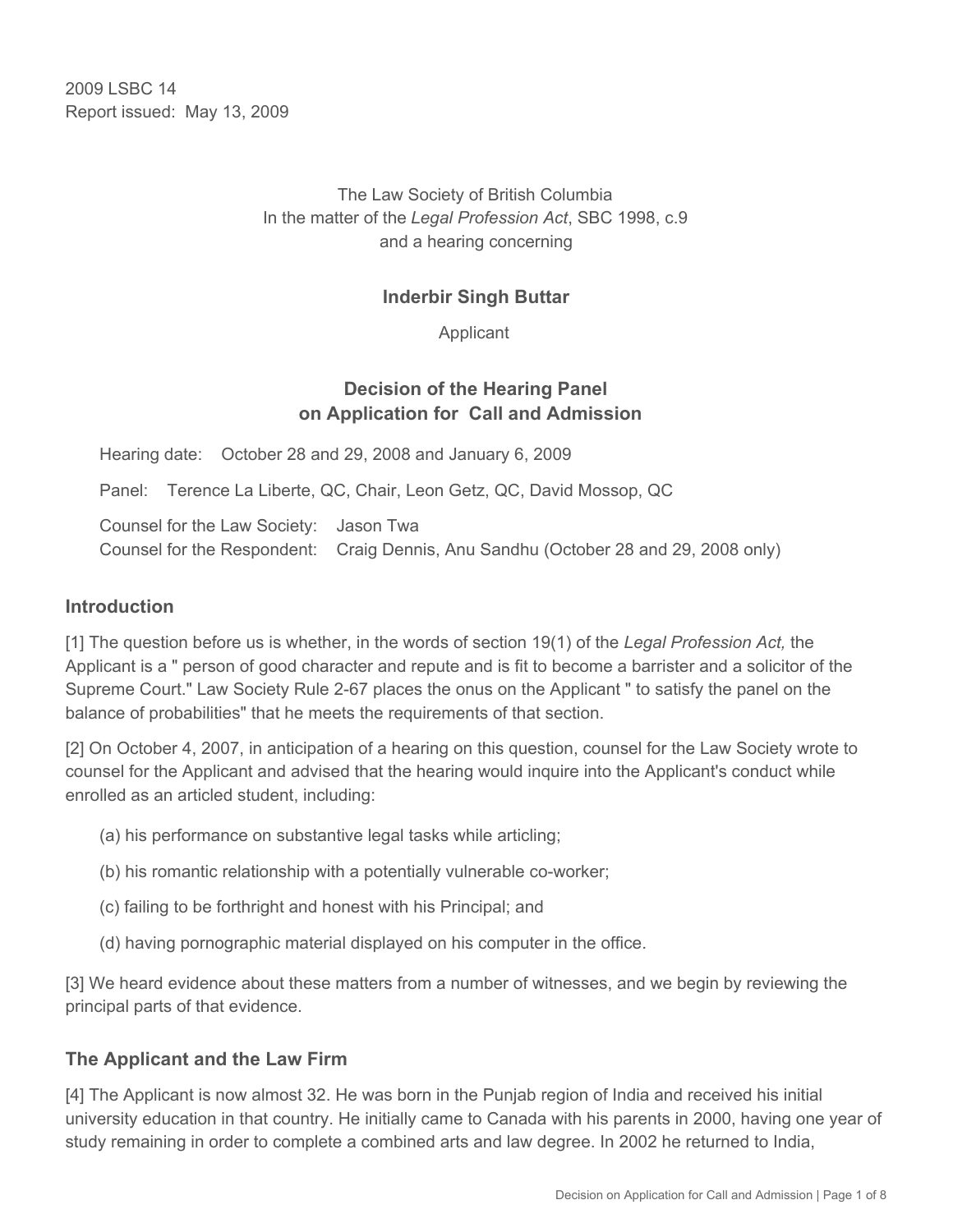completed his educational program and in 2003 was called to the bar. He then spent six months practising law. He was married in India in 2003 and returned to Canada with his wife, from whom he is now separated. There are two children of the marriage.

[5] In June 2006, following two years of study at the University of Windsor mandated by the National Committee on Accreditation, the Applicant was issued a National Certificate of Qualification that permitted him to article in any common law jurisdiction in Canada.

[6] The Applicant took some steps to qualify for practice in Ontario, including some preliminary efforts to find articles, but before he had completed the requirements there he decided for various reasons, including the fact that his parents lived in British Columbia, to focus his efforts on this Province.

[7] The Applicant enquired about articling positions at a number of firms in British Columbia, among them that of his eventual Principal. The Principal testified that, in about March 2006, she received an unsolicited email from him enquiring about articles, and she asked her associate to advise him that they were not looking for an articled student. After several further exchanges in which the Principal reiterated her lack of interest in having a student, she agreed to meet with him and they met in the boardroom at her office. She testified that she felt sorry for him.

He was having a tough time. He seemed to me to be a man that really genuinely wanted to practise law. He clearly was having difficulty, and I just felt that perhaps he needed a - he needed some opportunity and - you know, if nobody else was offering that to him, then that was my ethical responsibility as a lawyer to give him some opportunity to be able to practise law, and so I said to him that I would consider taking him on.

The Principal's change of heart was also influenced by the fact that her associate was due to depart on maternity leave. The Applicant was told that the firm would be unable to pay him a salary.

[8] The Applicant began his articles in July 2006 and completed them on May 4, 2007. Shortly thereafter he enrolled in PLTC and, in due course, though not without some hiccups along the way, completed the programme in July 2008.

[9] The firm is small, consisting of two lawyers ? the Principal and an associate ? and two or three support staff. The entire complement of the firm, which practises personal injury and general civil litigation and family law, is female. Both the Principal and the associate are members of the South Asian community.

[10] The firm conducts its practice from premises located in suburban Vancouver. The office occupies an area of approximately 1,000 square feet embracing two lawyers' offices, a boardroom, a secretarial area, a reception area and an office sublet by the husband of the Principal, a psychologist, a small kitchen and a file room. There was no vacant office space to accommodate the Applicant, and aside from a period during the absence of the associate on maternity leave, he mostly worked on a small computer table in the boardroom. Not surprisingly, there were interruptions when one or other of the lawyers met with clients on matters not involving the Applicant.

### **Performance of Substantive Legal Tasks**

[11] There were concerns about the Applicant's performance throughout the entire period of his articles. We heard oral evidence about this from the Applicant and from his Principal and her associate. Based on this testimony and on our review of a number of written evaluations of his work done by the Principal, it is fair to say that the Principal's view was that, even by the end of the articling period, he demonstrated little better than a marginally acceptable level of skill. Despite this, on May 4, 2007, the Principal prepared and signed a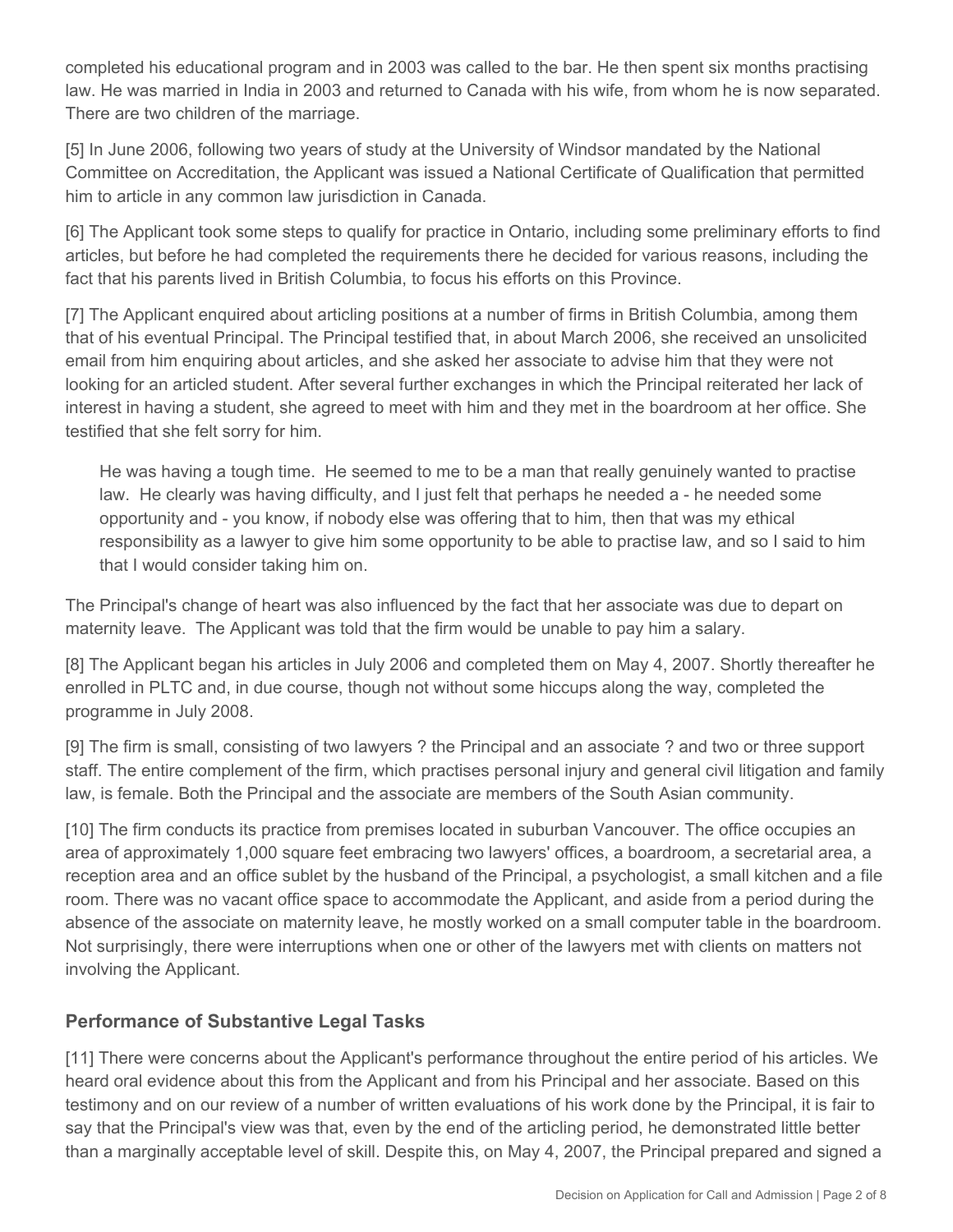form, also signed by the Applicant, expressing her belief that the Applicant had " met all the skill and practice requirements outlined in the checklist and as such is competent to be admitted to the bar" and gained practical experience and training in certain specified practice areas. This document is, as we understand it, intended to satisfy the requirements of Law Society Rule 2-48(1)(a)(ii) and (iii.1). The Principal made it clear to the Applicant, however, that she was not going to send the form to the Law Society until he had commenced the PLTC.

[12] In fact, the form was never sent in. Instead, in July 2007 the Principal sent a letter to the Law Society saying, as she put it in testifying, that while from a competency point of view he did meet the test for call and admission, " in terms of the ethics, the good character and fitness test" he did not do so.

## **The Applicant's Romantic Relationship with a Co-worker**

[13] As we understand it, it is not the fact that there was a romantic relationship between the Applicant and the co-worker that is considered relevant to whether the Applicant satisfies the condition of section 19(1) of the *Legal Profession Act,* but whether the co-worker was " *potentially vulnerable*" . The italicized words are of surprisingly ? one might think fatally ? uncertain import in a document intended to give the Applicant notice of the matter to be considered. We say no more about this since, in our view, the concern is simply not supported by the evidence.

[14] The essential facts are these. In October, 2006 the firm hired a new and highly experienced paralegal, and she began to assist the Applicant with his work. By February 2007 what had begun as a working association between two employees had evolved into a romantic relationship. That relationship continues. In their evidence before us, both the Applicant and the paralegal affirmed their intention to marry; and the paralegal testified that the two hope to have children.

[15] Not long after beginning work at the law firm the paralegal suffered several misfortunes. In December she separated from her husband of ten years. In January 2007 she was involved in a serious motor-vehicle accident. She suffered some physical injuries, and her car was destroyed.

[16] Perhaps as the result of these events the paralegal began to experience feelings of what she described as " sadness" . She consulted her physician who prescribed an anti-depressant. There is conflicting evidence about whether, and if so, to what extent her behaviour while at work was suggestive of her fragile emotional state. The Principal testified that the paralegal frequently cried and displayed other signs of distress while at work. The paralegal admitted to crying once or twice but denied that her personal difficulties had any impact upon her work or behaviour while at work. At all events, in April 2007 she left her employment at the firm and the following June was diagnosed as having bi-polar disorder.

[17] In her evidence before us the Principal testified that she was " very upset" when she learned of the relationship between the Applicant and the paralegal because, among other things, the latter was " emotionally vulnerable" . She also described the paralegal as " emotionally fragile" and expressed the view that this ought to have been obvious to the Applicant.

[18] The Principal's characterization of the paralegal's condition at the time is quite possibly well-founded, though we note that it is but a lay opinion. That having been said, however, given her view of the paralegal's emotional health, we think that the Principal was entitled to be concerned about the matter, though no effort seems to have been made to contact the paralegal to get her side of the story. Based on the evidence that we heard, we do not think that there is any ground for concluding that the Applicant took advantage of the paralegal, exploited any actual or potential emotional vulnerability that she suffered or may have suffered, made unwanted advances to her or sexually harassed her. The substance of the evidence of both of them was an emphatic denial of anything of the sort and an affirmation that their relationship was entirely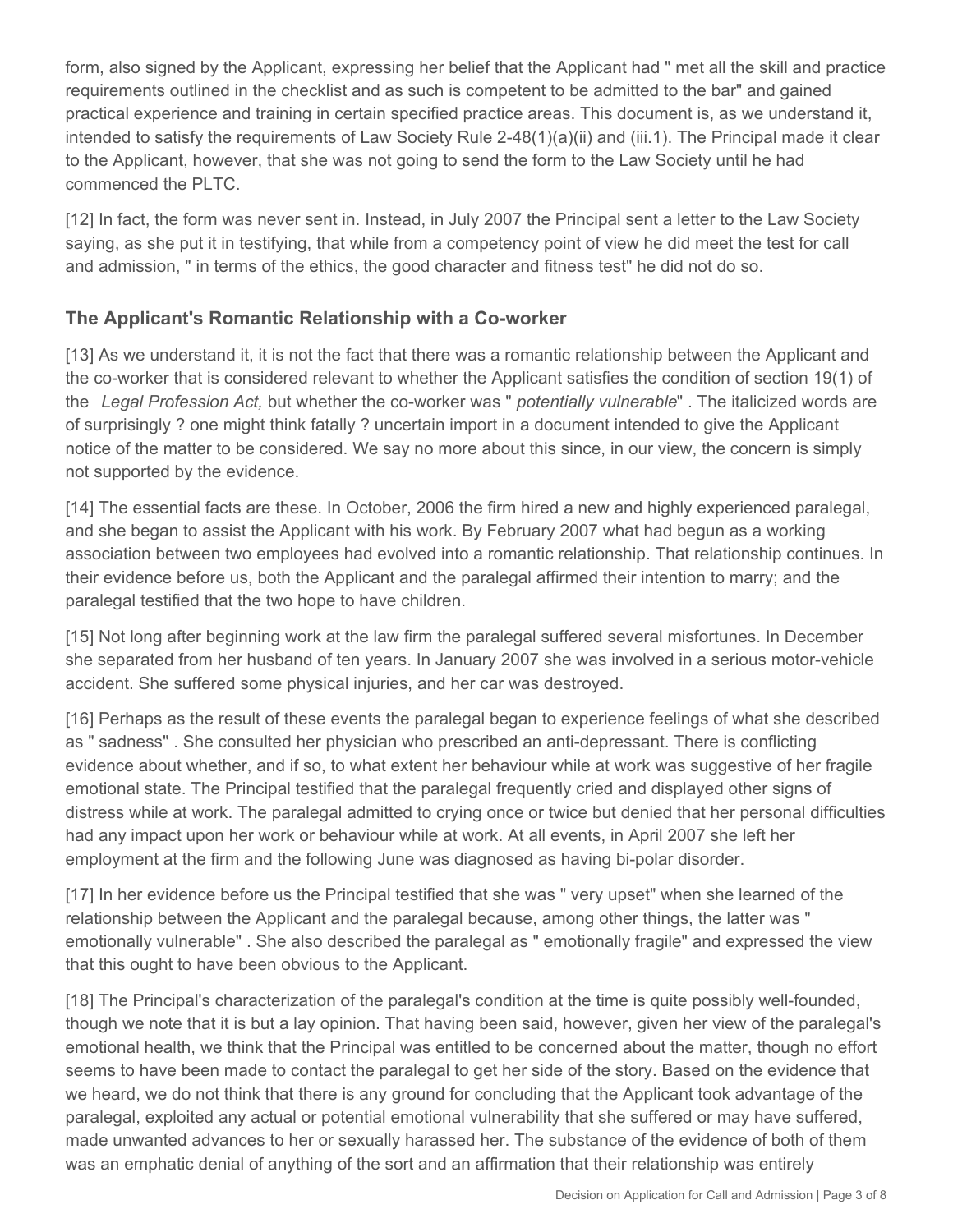voluntary and fully consensual.

## **The Applicant's Failure to be Honest and Forthright with his Principal**

[19] By late April or early May 2007 the Principal had begun to suspect the existence of a relationship between the Applicant and the paralegal. On May 11, her suspicions were confirmed when she received a telephone call from a third party who gave her information confidentially that, in her words, " verified for me absolutely that that relationship did exist and had existed for several months."

[20] While it is true that, prior to May 11, the Principal had never asked the Applicant whether there was such a relationship and been told that there was none, she was nonetheless distressed ? properly and understandably ? by what she learned that day. There is little doubt that, to some extent, she felt personally betrayed by someone to whom she had offered opportunity, encouragement and support, both personally and professionally. Moreover, she had some months earlier had a quite specific conversation with the Applicant ? provoked by an enquiry from him entirely unrelated to the paralegal ? about the risks inherent in social relationships with fellow employees and the importance, especially in a small office, of managing those relationships with care and discretion.

[21] Following the call on May 11, it gradually began to emerge that, starting in late April or early May, the Applicant had begun to resort to dissembling and subterfuge, all with a view to concealing the existence of his relationship with the paralegal from his Principal and fellow employees.

[22] With the knowledge of the Principal, the Applicant had planned a trip to India to attend the wedding of a cousin following completion of his articling period on May 4. The wedding was subsequently postponed, and he decided not to go; instead, he and the paralegal planned to visit India together in August 2007. He did not tell the Principal of his change of plans. He explained this on the ground that since he had completed his articling period he was not accountable to her for his movements. This was no doubt true. But he went further. At a farewell lunch for the Applicant and the paralegal on May 4, the paralegal indicated that she planned to visit India, apparently alone, in August for the first time but appeared to know little about the country and to have no particular travel plans when she got there. The Applicant apparently joined in the expressions of surprise at her lack of preparedness and the risk of travelling to India unprepared. He testified that the purpose of this dissembling was to fend off further questions from the Principal should she become aware of their intention to travel together.

[23] Moreover, the Applicant actively misled the Principal into believing that he was in or en route to India when in fact he never left the Lower Mainland. The deception had several elements. First, there was the undisclosed change of plans. Secondly, early on the morning of May 7, and somewhat to her surprise since she assumed that he had departed for India, the Principal encountered the Applicant at the office. She asked him what he was doing there ? " aren't you supposed to be in India right now" ? and he replied that his flight was leaving that evening. This was not true. Third, on May 22, believing that the Applicant had in fact gone to India and concerned that, although his commencement date for the PLTC programme was imminent she had not heard from him, she telephoned to the home of his aunt with whom he had apparently been living. A woman ? the Principal believed this to be the aunt ? answered. The Principal asked to speak to the Applicant, but the woman replied that he was not returning from India until around noon the next day, May 23. The principal left a message for the Applicant, asking him to call on his return. He did so on May 23.

[24] The Applicant and the Principal arranged to meet on May 25 and did. There is some conflict in the evidence about both the content and the tone of the discussion that took place, but the details are not important for any present purpose. What is clear, and was acknowledged by the Applicant in a letter to the Principal dated May 31, is that he was asked whether he had a romantic relationship with the paralegal and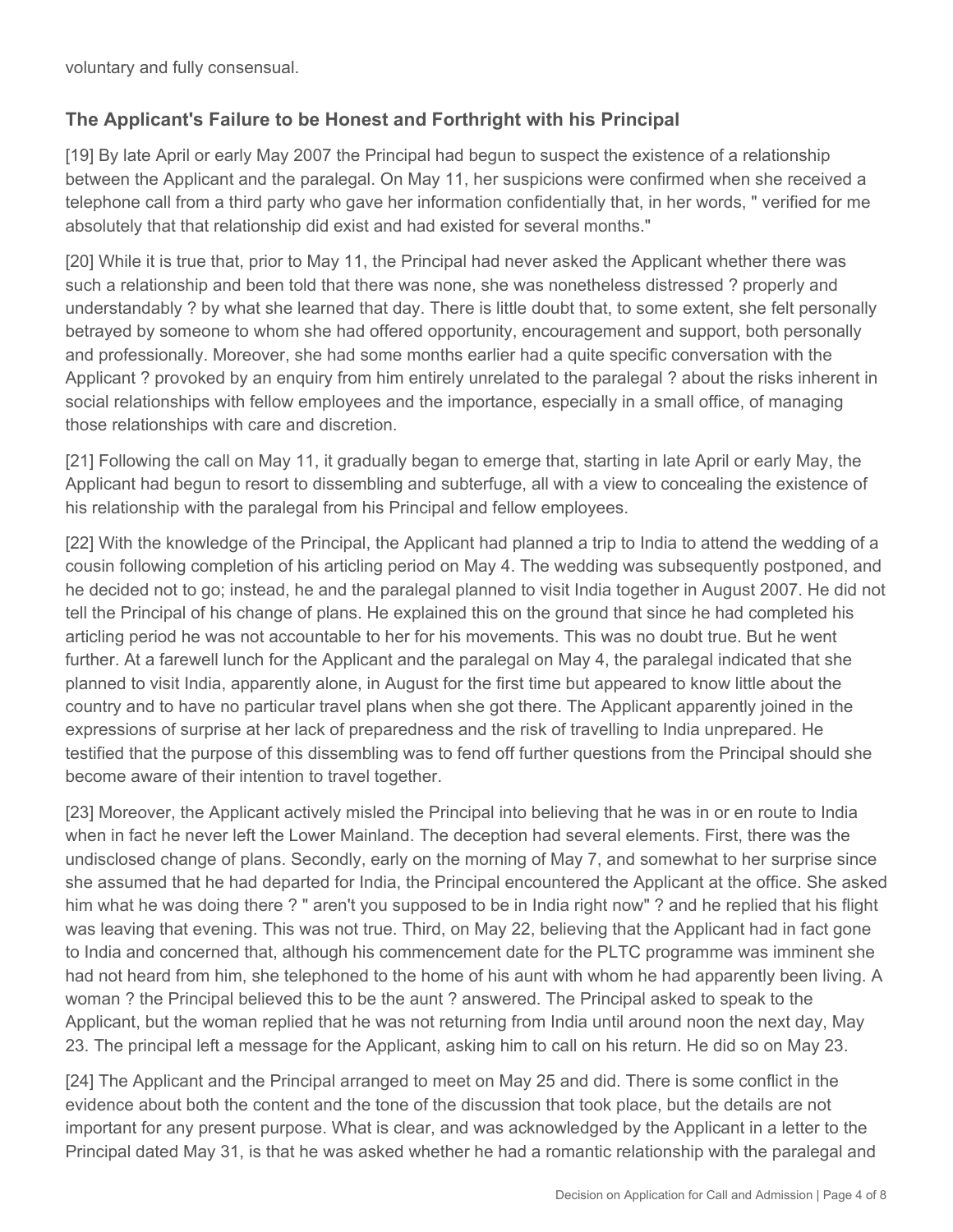denied it. In the letter he expressed his regret at not having been forthright, apologized for his failure and explained that his denial of a relationship was based on his view that no firm policy had been violated and that in any event the relationship was a private one of no concern to anyone else.

## **The Applicant Displaying Pornographic Material on his Computer in the Office**

[25] The Applicant used his own laptop computer for work purposes. On May 4, the last day of his articles, after he and the others returned from a farewell lunch, he switched on the computer and an allegedly " pornographic" movie that he and the paralegal had rented and viewed the previous evening and which he thought had been removed from the computer before he brought it into the office, was very briefly - for about 10 seconds it seems ? and soundlessly displayed on the screen. Immediately he realized what had happened he turned off the computer, thinking that the display had not been seen by anyone. He described the visible display as being a " DVD menu" . The Principal, who did in fact see the screen, described what she saw as " graphic images" from a movie, not merely a DVD menu.

[26] At their meeting on May 25 the Applicant's Principal expressed her dismay and disappointment over the incident. The Applicant explained that what had happened was unintentional and that he did not know that the disc had not been removed from the computer. He apologized. In her evidence to us the Principal seemed to accept the Applicant's contention that the display, whatever it was, was quite unintentional.

# **" Good Character and Repute" and " Fit to Become a Barrister and Solicitor of the Supreme Court"**

[27] In our view neither the concern based upon the Applicant's " performance on substantive legal tasks" while in articles nor that based upon the display of allegedly pornographic material on his computer ? both of which were referred to in the letter of October 4, 2007 from the Law Society's counsel to the Applicant's counsel ? raise any issue concerning his good character and repute and his fitness to become a barrister and solicitor of the Supreme Court.

[28] The person best situated to make a judgment about the Applicant's performance of substantive legal tasks while in articles was his Principal. As we have noted on May 4, 2007 she signed a form setting out the activities that the Applicant had undertaken while articled and her belief that he was competent to be admitted to the bar. Although in her oral evidence before us she described his competence as " borderline" , she did not really retreat from the opinion she expressed in May 2007.

[29] In those circumstances, we do not think that this is any ground to conclude that he is not " fit" within the meaning of section 19(1) of the *Legal Profession Act* to become a barrister and solicitor of the Supreme Court.

[30] That conclusion is sufficient to dispose of this aspect of the matter. We note, in passing, that " competence" is not a term that is used in the *Act* or in any of the rules relating to call and admission. In relation to one who has merely met the academic qualifications prescribed for admission into articles and completed a term of supervised employment under articles, its aptness seems debatable.

[31] As to the display of allegedly pornographic material on the Applicant's computer, in view of his evidence ? which was accepted by the Principal in her testimony before us ? that this was inadvertent and unintended, we also do not think that it can fairly be considered to raise an issue concerning his character and repute or his fitness to be called.

[32] This brings us to the two remaining issues canvassed before us: the Applicant's romantic relationship with a co-worker and his failure to be forthright with his principal.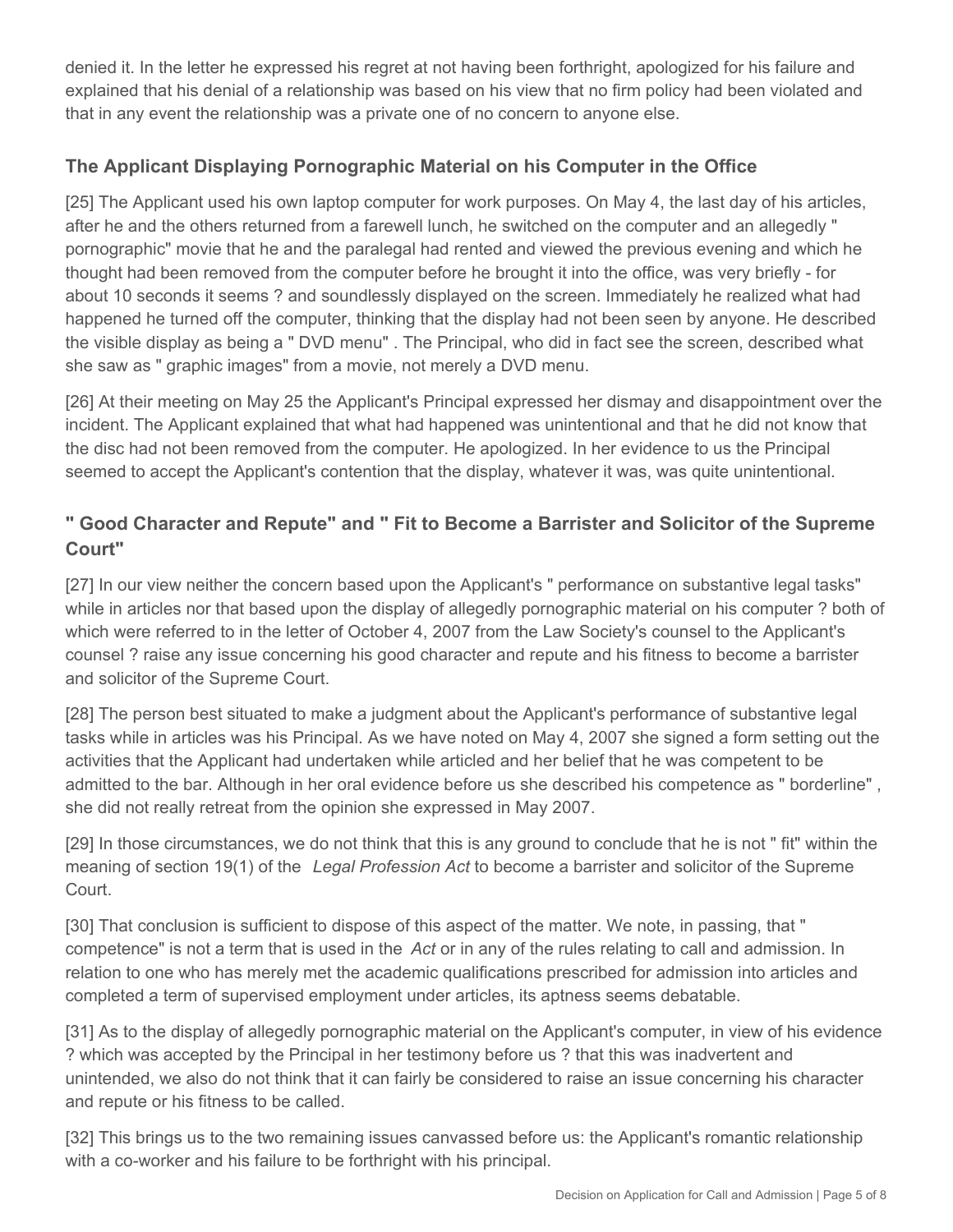[33] Perhaps the most influential discussion of the meaning and scope of the expression " good character and repute" is to be found in an article by Mary F. Southin, QC published in The Advocate, " What is ' Good Character'" (1977), 35 The Advocate 129. Miss Southin wrote at 129-130:

I think in the context " good character" means those qualities which might reasonably be considered in the eyes of reasonable men and women to be relevant to the practice of law in British Columbia at the time of application.

Character within the Act comprises in my opinion at least these qualities:

1. An appreciation of the difference between right and wrong;

2. The moral fibre to do that which is right, no matter how uncomfortable the doing may be and not to do that which is wrong no matter what the consequences may be to oneself;

3. A belief that the law at least so far as it forbids things which are *malum in se* must be upheld and the courage to see that it is upheld.

What exactly " good repute" is I am not sure. However, the Shorter Oxford Dictionary defines " repute" as " the reputation of a particular person" and defines " reputation" as:

1. The common or general estimate of a person with respect to character or other qualities; the relative estimation or esteem in which a person is held.

2. The condition, quality or fact of being highly regarded or esteemed; also respectability, good report.

In the context of s. 41 I think the question of good repute is to be answered thus: would a right-thinking member of the community consider the applicant to be of good repute?

Miss Southin's views have been cited with approval in a number of decisions both in this province and elsewhere. Few of them have added much to what she wrote.

[34] We have set out above (paragraph [18]) our overall assessment of the evidence on the subject of the romantic relationship between the Applicant and his co-worker. In essence we said there that we heard nothing that leads us to think that the relationship, as it developed, was not entirely between equals, free of imposition, exploitation, harassment or abuse. In our view, therefore, the element of the potential vulnerability of the Applicant's co-worker need not be further considered. We are left, then, with the question whether entering into a romantic relationship with a co-worker in a small law office is *per se* a ground for questioning the good character and repute of one of them.

[35] In our view the answer is " no" . The Applicant may have been indiscreet; he may have been rash; he may have shown bad judgment; but in our view his conduct in this respect cannot, to paraphrase Miss Southin, " reasonably be considered in the eyes of reasonable men and women to be relevant to the practice of law in British Columbia." It is not, therefore, evidence that the Applicant lacks good character.

[36] The Applicant's failure to be honest and forthright with his Principal about the relationship is somewhat more troublesome.

[37] The authorities do not say that it is an irreducible minimum condition for admission to the bar that the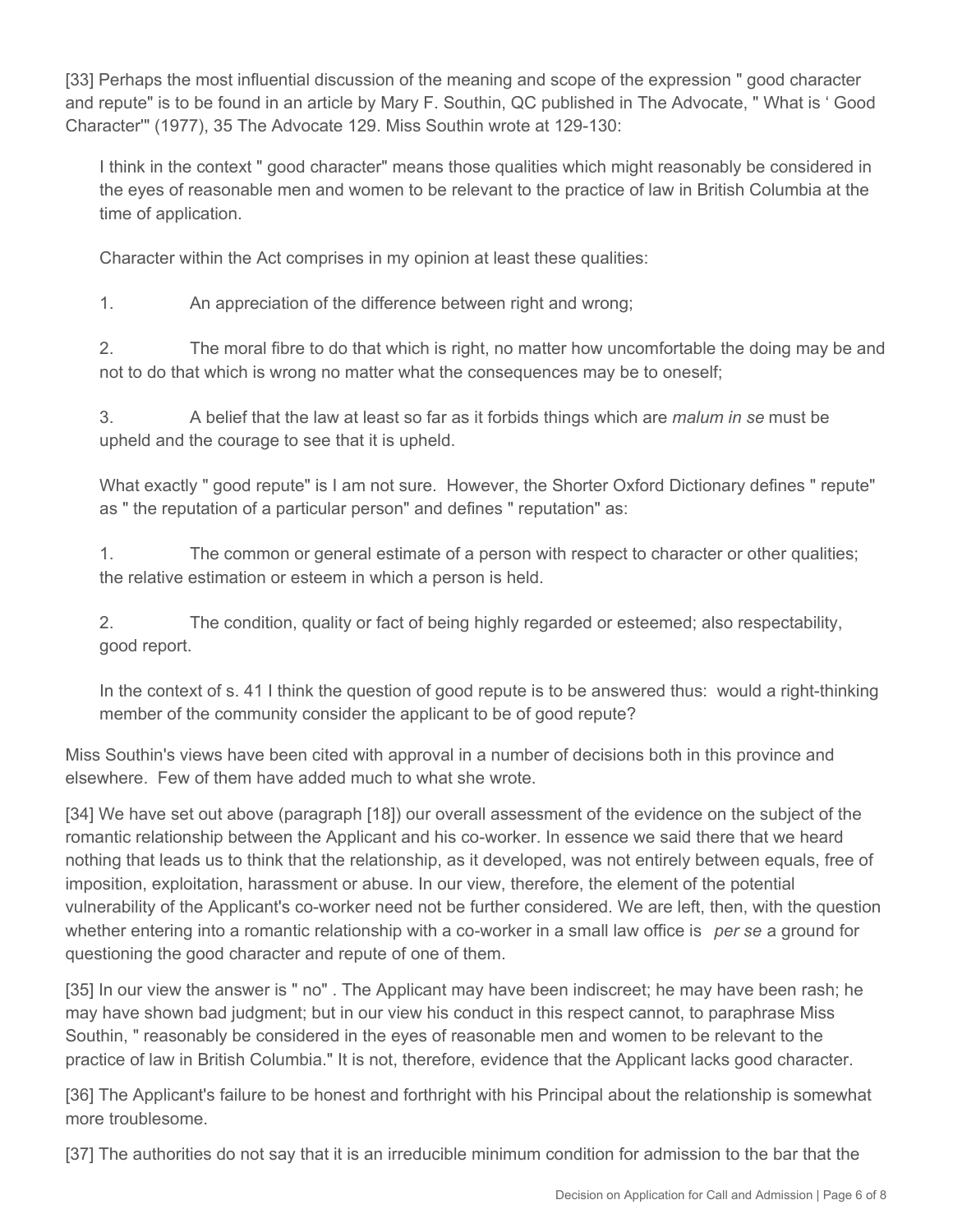applicant must have displayed absolute and unwavering honesty, forthrightness and abstention from lies, dissembling or other forms of deception at all times in all matters of every kind. If they did, the number of members of the bar would, we venture to think, be considerably smaller than it is. While the authorities abound in ringing declarations about the importance of " a commitment to speak the truth no matter what the cost" ( *McOuat v. Law Society of British Columbia*, Panel decision dated June 12, 1992, at page 17) it is clear that, as the hearing panel in *Law Society of Upper Canada v. Birman*, [2005] L.S.D.D. No. 13 put it (at para. 14), " no applicant should be held to a standard of perfection."

[38] It is important to bear in mind that, as was also noted by the hearing panel in *Law Society of Upper Canada v. Birman* (at par. 13), " because every person's character is formed over time and in response to a myriad of influences, it seems clear that no isolated act or series of acts necessarily defines or fixes one's essential nature for all time." We do not think that the Applicant's conduct in resorting to dissembling and subterfuge in order to conceal from his Principal his relationship with his co-worker manifested a quality that can " reasonably be considered in the eyes of reasonable men and women to be relevant to the practice of law in British Columbia" and hence to manifest a lack of good character for the purposes of section 19(1) of the *Legal Profession Act.*

[39] We do not wish to be understood as diminishing the importance to the articling relationship of forthrightness and honesty in dealings with one's principal. But this must be sensibly understood. It is one thing to deceive one's principal about the state of work on a client file for this goes to the core of the relationship and may, therefore, be relevant to the question of " good character" . It is quite a different matter to resort to deception and subterfuge in pursuit of a wish to protect one's personal privacy. It was not really disputed before us that this was the Applicant's motive in doing what he did.

## **Conclusion on Good Character and Repute and Fitness to Become a Barrister and Solicitor of the Supreme Court**

[40] We have reached the conclusion on a consideration of all of the evidence that the Applicant has satisfied the burden resting on him to show that he is a " person of good character and repute and is fit to become a barrister and solicitor of the Supreme Court" and is entitled, therefore, to be called and admitted and, subject to what is said below, his application for call and admission is granted.

### **Should we Impose Conditions or Limitations upon the Applicant's Call and Admission?**

[41] Section 22 of the *Legal Profession Act* deals with hearings such as this. Section 22(3) says:

- (3) Following a hearing, the panel must do one of the following:
	- (a) grant the application;

(b) grant the application subject to conditions or limitations that the panel considers appropriate;

(c) reject the application.

[42] We have concluded that we should exercise the power to impose conditions or limitations on the Applicant's call and admission.

[43] Our primary reason for this conclusion derives from the view of the Principal, who is in the best position to judge these matters, that the Applicant had barely attained the level of skill reasonably to be expected of